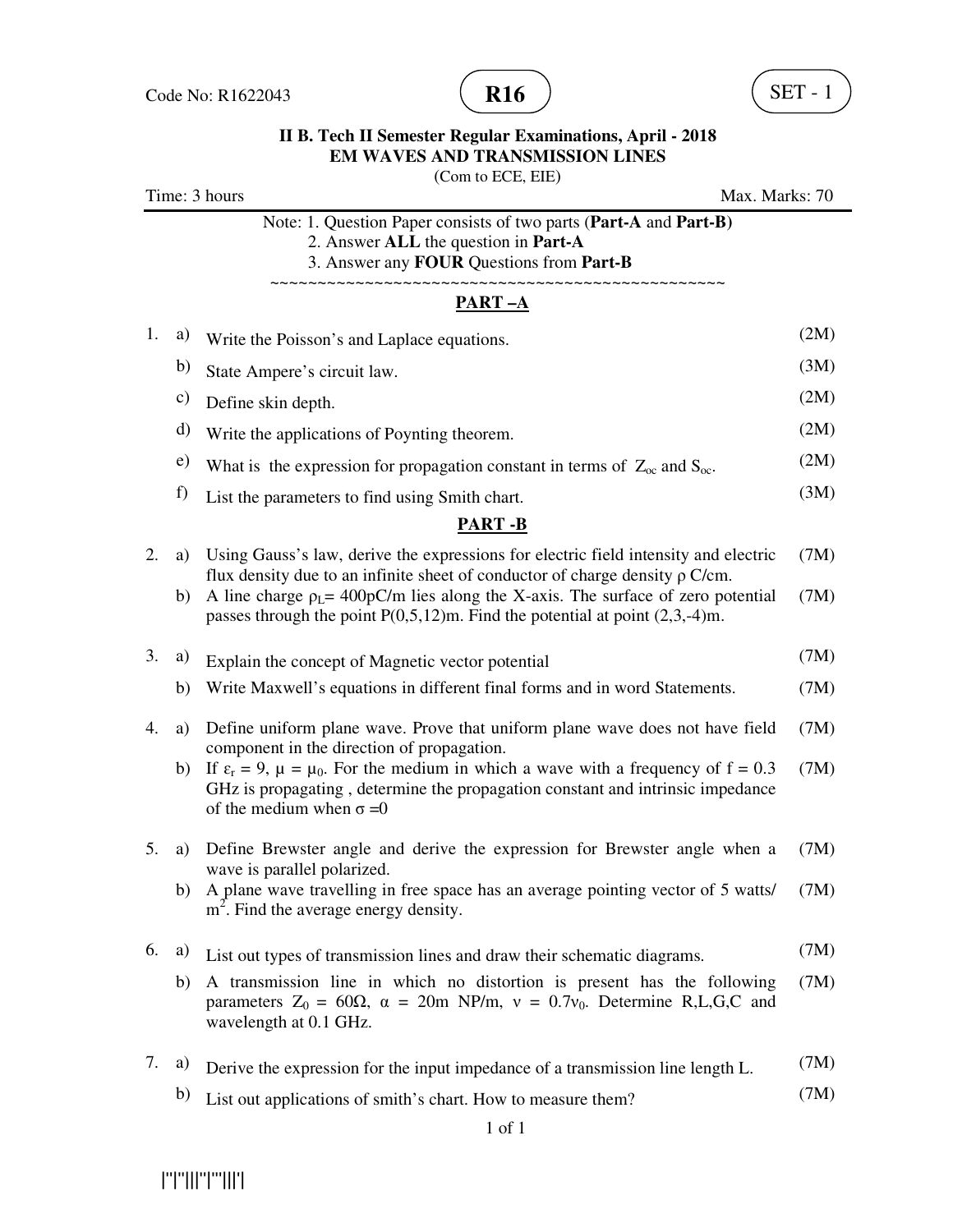

(Com to ECE, EIE)

|    |    | Time: 3 hours<br>Max. Marks: 70                                                                                                                                                                                              |      |
|----|----|------------------------------------------------------------------------------------------------------------------------------------------------------------------------------------------------------------------------------|------|
|    |    | Note: 1. Question Paper consists of two parts (Part-A and Part-B)<br>2. Answer ALL the question in Part-A<br>3. Answer any FOUR Questions from Part-B                                                                        |      |
|    |    | <b>PART-A</b>                                                                                                                                                                                                                |      |
| 1. | a) | Name few applications of Gauss's law in electrostatics.                                                                                                                                                                      | (2M) |
|    | b) | Explain about transformer EMF                                                                                                                                                                                                | (3M) |
|    | c) | Define circular polarization.                                                                                                                                                                                                | (2M) |
|    | d) | What is meant by Total Internal Reflection?                                                                                                                                                                                  | (2M) |
|    | e) | What is the relation between primary constants and $\gamma$ ?                                                                                                                                                                | (2M) |
|    | f) | For a lossless line, the characteristic impedance is $Z_0$ and VSWR is S. What is<br>the maximum impedance on the line?                                                                                                      | (3M) |
|    |    | <b>PART-B</b>                                                                                                                                                                                                                |      |
| 2. | a) | State and explain Coulomb's law. Obtain an expression in vector form.                                                                                                                                                        | (7M) |
|    | b) | Two uniform line charges of density $8nC/m$ are located in a plane with y=0 at x=<br>$\pm$ 4m. Find the Electric field at a point P(0m, 4m, 10m)                                                                             | (7M) |
| 3. | a) | Find magnetic field strength, H, on the Z-axis at a point $P(0, 0, h)$ , due to a<br>current carrying circular loop, $x^2+y^2 = A^2$ in Z=0 plane.                                                                           | (7M) |
|    | b) | Derive Maxwell's equations from their basics.                                                                                                                                                                                | (7M) |
| 4. | a) | Derive the wave equations for source free regions.                                                                                                                                                                           | (7M) |
|    | b) | A uniform plane wave at a frequency of 1GHz is travelling in a large block of<br>Teflon with $\varepsilon_r = 2.1$ , $\mu = 1$ and $\sigma = 0$ . Determine $\lambda$ , $\gamma$ , $\beta$ and $\eta$ .                      | (7M) |
| 5. | a) | Define and distinguish between the terms perpendicular polarization, parallel<br>polarization, for the case of reflection by a perfect conductor under oblique<br>incidence.                                                 | (7M) |
|    | b) | Obtain an expression for the power loss in a plane conductor in terms of the<br>surface impedance.                                                                                                                           | (7M) |
| 6. | a) | Derive the expression for characteristic impedance                                                                                                                                                                           | (7M) |
|    | b) | Draw an equivalent circuit of a two wire transmission line and mention its<br>applications.                                                                                                                                  | (7M) |
| 7. | a) | Explain the significance and utility of $\lambda/8$ , $\lambda/4$ and $\lambda/2$ lines.                                                                                                                                     | (7M) |
|    | b) | A 50Ω loss less line connects a signal of 50 KHz to a load of 140Ω. The load<br>power is 75Mw. Calculate (i) Voltage Reflection coefficient (ii) VSWR (iii)<br>Position of $V_{max}$ , $I_{max}$ , $V_{min}$ and $I_{min}$ . | (7M) |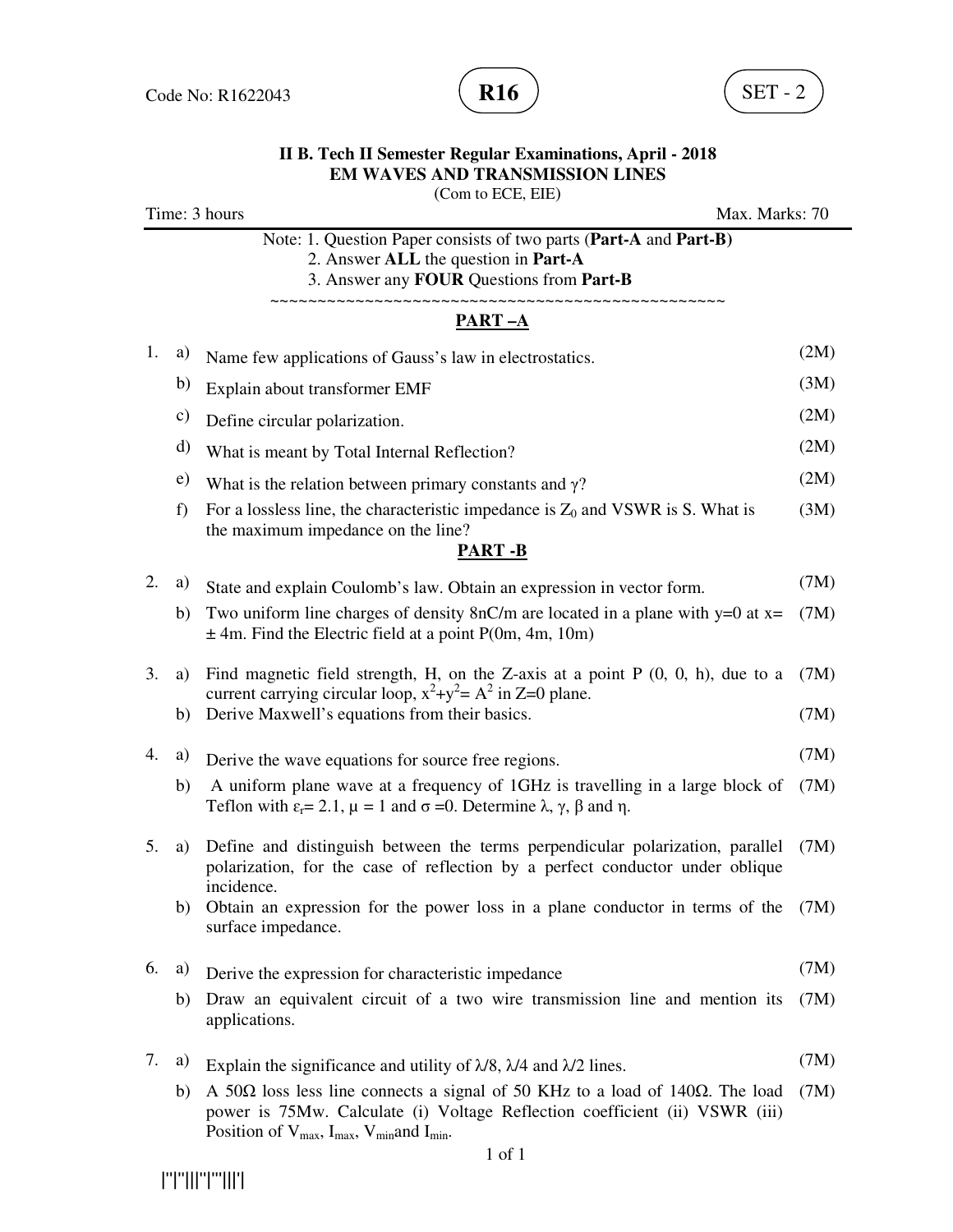

|                                 |    | ENI WA VES AND TRANSMISSION LINES<br>(Com to ECE, EIE)                                                                                                                                                                                                                            |      |  |  |
|---------------------------------|----|-----------------------------------------------------------------------------------------------------------------------------------------------------------------------------------------------------------------------------------------------------------------------------------|------|--|--|
| Time: 3 hours<br>Max. Marks: 70 |    |                                                                                                                                                                                                                                                                                   |      |  |  |
|                                 |    | Note: 1. Question Paper consists of two parts (Part-A and Part-B)<br>2. Answer ALL the question in Part-A<br>3. Answer any FOUR Questions from Part-B                                                                                                                             |      |  |  |
|                                 |    | PART-A                                                                                                                                                                                                                                                                            |      |  |  |
| 1.                              | a) | What is the electric field intensity at a distance of 20cm from a charge of $2\mu$ C in<br>vacuum?                                                                                                                                                                                | (2M) |  |  |
|                                 | b) | Write down the magnetic boundary conditions.                                                                                                                                                                                                                                      | (3M) |  |  |
|                                 | c) | Calculate the characteristic impedance of free space.                                                                                                                                                                                                                             | (2M) |  |  |
|                                 | d) | Define surface impedance.                                                                                                                                                                                                                                                         | (2M) |  |  |
|                                 | e) | Write the expression for $Z_0$ in terms of primary constants.                                                                                                                                                                                                                     | (2M) |  |  |
|                                 | f) | A $\lambda$ /4 length transmission line having impedance Z <sub>0</sub> is terminated with Z <sub>R</sub> , What is<br>the input impedance?                                                                                                                                       | (3M) |  |  |
|                                 |    | <b>PART-B</b>                                                                                                                                                                                                                                                                     |      |  |  |
| 2.                              | a) | Derive an expression for the electric field intensity due to a finite length line charge<br>along the z-axis at an arbitrary point $Q(x,y,z)$ .                                                                                                                                   | (7M) |  |  |
|                                 | b) | A charge of -0.3mC is located at A(25, -30, 15)cm and a second charge of 0.5mC is<br>located at $B(-10, 8, 12)$ cm. Find the electric field strength, E at (i) The origin (ii)<br>Point P (15, 20, 50) cm.                                                                        | (7M) |  |  |
| 3.                              | a) | Derive equation of continuity for static magnetic fields.                                                                                                                                                                                                                         | (7M) |  |  |
|                                 | b) | Derive an expression for magnetic field strength, H, due to a current carrying<br>conductor of finite length placed along the y-axis, at a point in x-z plane and 'r'<br>distant from the origin. Hence deduce expressions for H due to semi-infinite length<br>of the conductor. | (7M) |  |  |
| 4.                              | a) | Determine the resultant Electric and Magnetic fields of plane wave when it is<br>incident on a perfect conductor normally.                                                                                                                                                        | (7M) |  |  |
|                                 | b) | Explain skin depth and derive an expression for depth of penetration for good<br>conductor.                                                                                                                                                                                       | (7M) |  |  |

- 5. a) State and prove Poynting theorem. (7M)
	- b) An EM wave travelling in air is incident normally on boundary between air and a (7M) dielectric having permeability same as free space and permittivity as 4. Prove that one-ninth of the incident power is reflected and eight-ninths of it is transmitted into the second medium.

1 of 2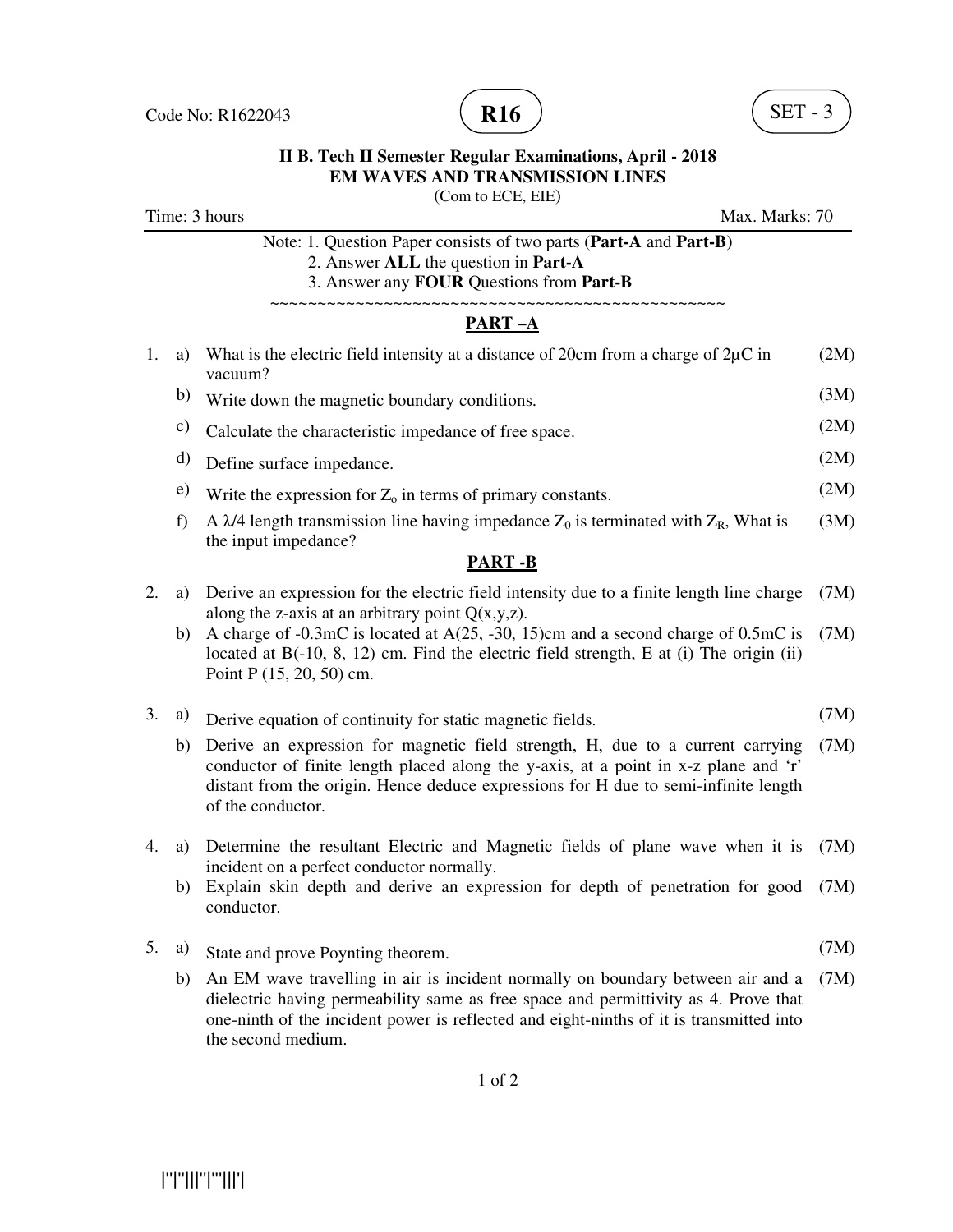

- 6. a) Starting from the equivalent circuit, derive the transmission line equations for V and (7M) I, in terms of the source parameters.
	- b) A two wire line has a characteristic impedance of  $300\Omega$  and is fed to a 90  $\Omega$  resistor (7M) at 100 MHz. A quarter wave line is to be used as a tube, 0.25 inch in diameter. Find centre-to-centre spacing in air?
- 7. a) Define the reflection coefficient and derive the expression for the input impedance (7M) in terms of reflection coefficient
- b) Give details about smith chart and write steps how to calculate impedance, (7M) reactance, and wavelength using this chart.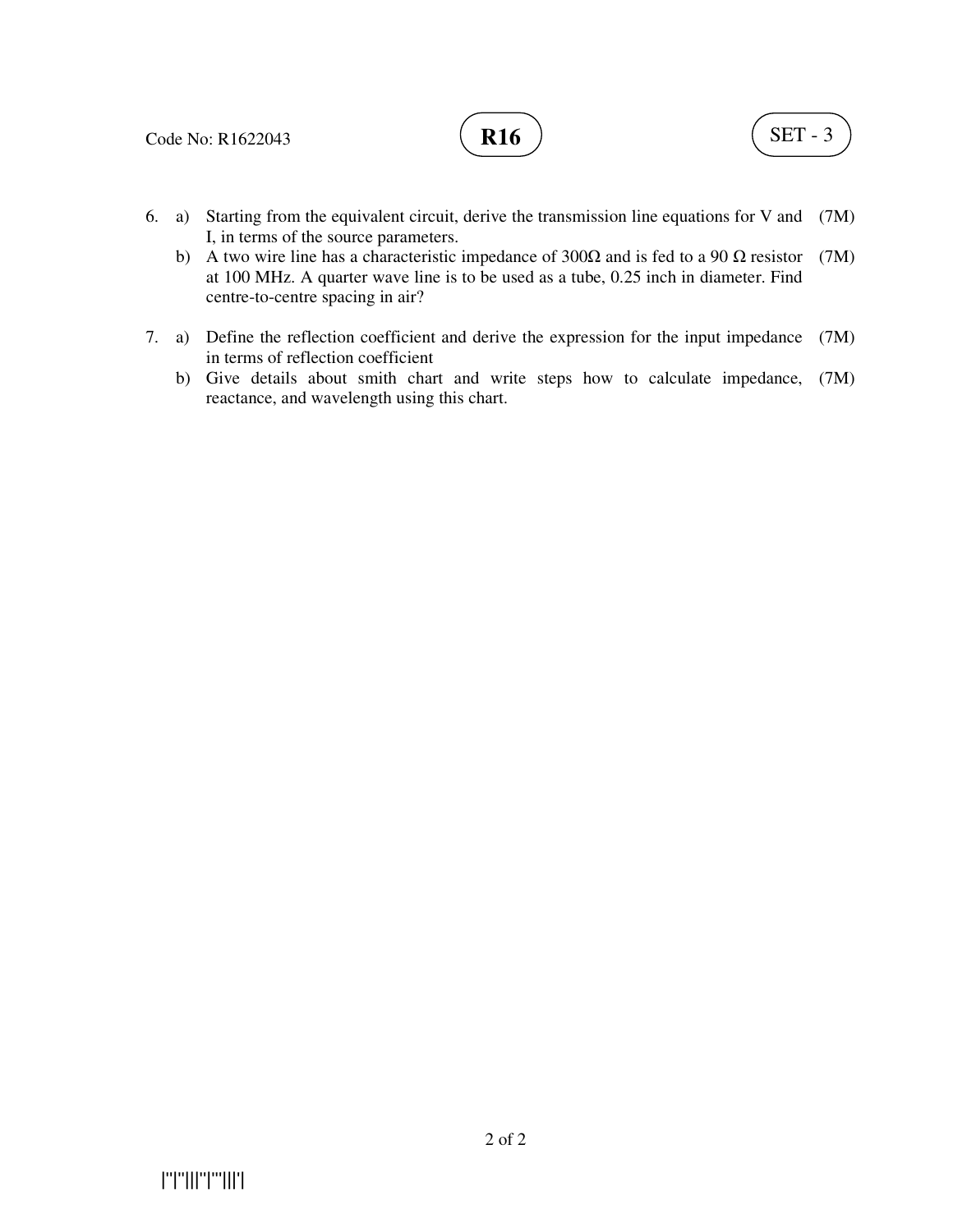



(Com to ECE, EIE)

Time: 3 hours Max. Marks: 70

|  |  |                                                  |  | Note: 1. Question Paper consists of two parts (Part-A and Part-B) |
|--|--|--------------------------------------------------|--|-------------------------------------------------------------------|
|  |  | $\Omega$ , Andready ATT also accepted in Death A |  |                                                                   |

2. Answer **ALL** the question in **Part-A**

3. Answer any **FOUR** Questions from **Part-B**

~~~~~~~~~~~~~~~~~~~~~~~~~~~~~~~~~~~~~~~~~~~~~~~~

# **PART –A**

| 1.            | a)           | Write the point form of continuity equation and explain its significance.                                                                                                                 | (2M) |  |  |  |  |  |  |
|---------------|--------------|-------------------------------------------------------------------------------------------------------------------------------------------------------------------------------------------|------|--|--|--|--|--|--|
|               | b)           | A circular coil of radius 2m carries a current of 4A. What is the value of<br>magnetic field intensity at the centre?                                                                     | (3M) |  |  |  |  |  |  |
|               | c)           | Define Attenuation constant.                                                                                                                                                              |      |  |  |  |  |  |  |
|               | $\mathbf{d}$ | Write the expression for instantaneous power flow in electromagnetic field and<br>instantaneous Poynting vector.                                                                          | (3M) |  |  |  |  |  |  |
|               | e)           | What are the conditions for minimum attenuation?                                                                                                                                          | (2M) |  |  |  |  |  |  |
|               | f)           | For a transmission line VSWR is 4. What is the reflection coefficient?                                                                                                                    | (2M) |  |  |  |  |  |  |
| <b>PART-B</b> |              |                                                                                                                                                                                           |      |  |  |  |  |  |  |
| 2.            | a)           | State Gauss's law. Using divergence theorem and Gauss's law, relate the<br>displacement density D to the volume charge density $\rho_{v}$ .                                               |      |  |  |  |  |  |  |
|               | b)           | A sphere of radius "a" is filled with a uniform charge density of ' $\rho_v$ , C/m <sup>3</sup> .<br>Determine the electric field inside and outside the sphere.                          | (7M) |  |  |  |  |  |  |
| 3.            | a)           | Find the magnetic field strength, H at the centre of a square conducting loop of<br>side '2a' in $z=0$ plane if the loop is carrying a current, I, in anti-clockwise<br>direction.        | (7M) |  |  |  |  |  |  |
|               | b)           | Derive the boundary conditions for the tangential and normal components of<br>Electrostatic fields at the boundary between two perfect dielectrics.                                       | (7M) |  |  |  |  |  |  |
| 4.            | a)           | Find the relations between E and H in a uniform plane wave. Find the value of<br>intrinsic impedance of free space.                                                                       | (7M) |  |  |  |  |  |  |
|               | b)           | A plane sinusoidal EM wave travelling in space has $E_{\text{max}} = 1500 \,\text{\mu}$ v/m. Find the<br>(I) $H_{\text{max}}$ (ii) The average power transmitted.                         | (7M) |  |  |  |  |  |  |
| 5.            | a)           | Define Brewster angle and Critical angles. State where these are required.                                                                                                                |      |  |  |  |  |  |  |
|               | b)           | A plane wave travelling in free space has an average Poynting vector of 10<br>Watts/ $m^2$ . Find the average energy density.                                                             | (7M) |  |  |  |  |  |  |
| 6.            | a)           | What is loading? Explain different types of loading in transmission lines.                                                                                                                | (7M) |  |  |  |  |  |  |
|               | b)           | An air line has a characteristic impedance of 70 $\Omega$ and a phase constant of 3<br>rad/m at 100 MHz. Calculate the inductance per meter and the capacitance per<br>meter of the line. | (7M) |  |  |  |  |  |  |

|''|''|||''|'''|||'|